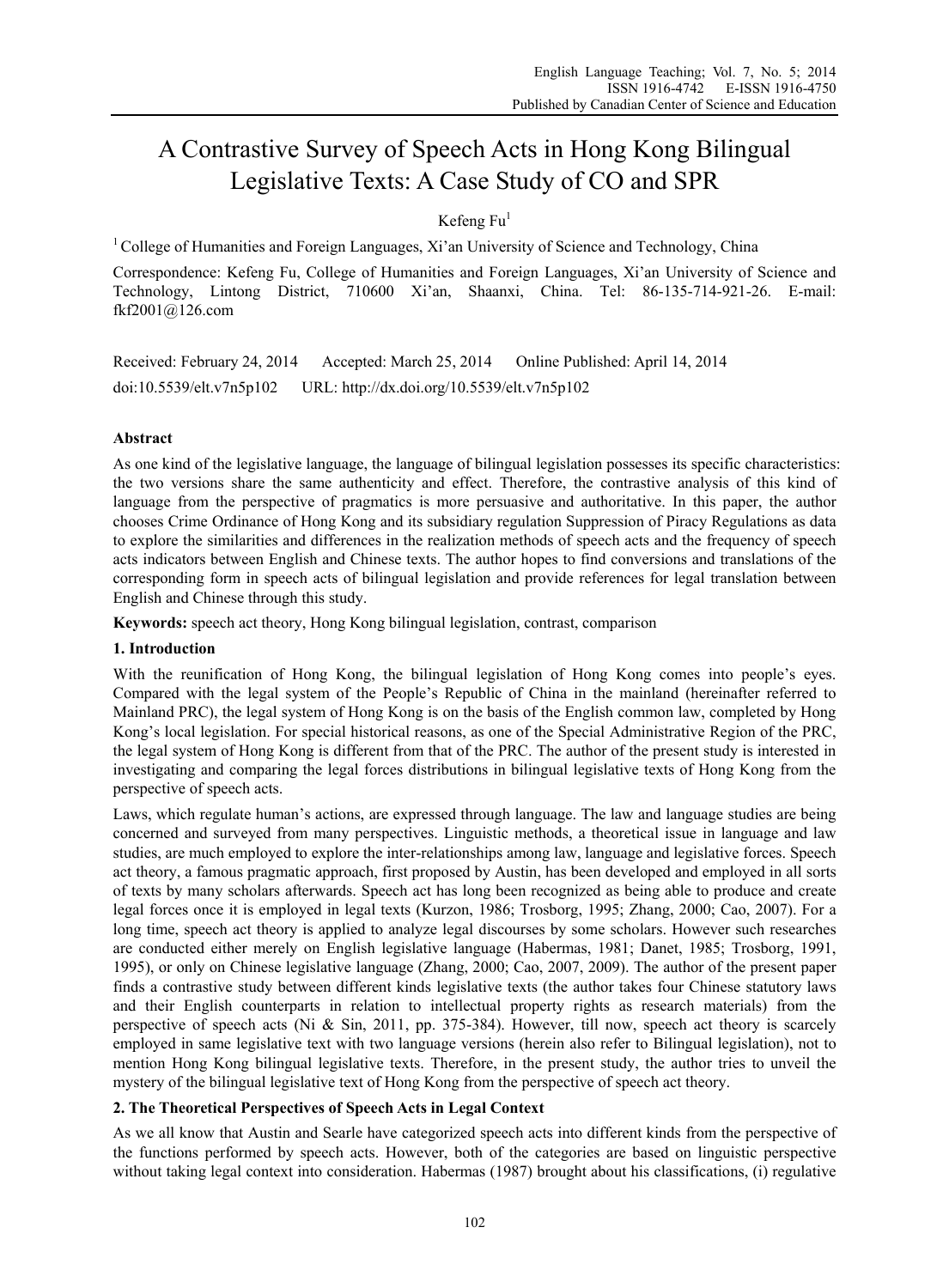speech act, (ii) expressive speech act, and (iii) constative speech act. His classifications have taken the distinction between legal speech act and ordinary speech act into consideration, which merged the performative nature of legal language into the linguistic context (ibid). Compared with Austin's and Searle's classifications of speech acts, it's really a big step.

On the basis of Habermas, Trosborg has further developed and refined the categories of speech acts in legal context. Trosborg defines the language of the law as regulative, which serves as "ordering human relations" and "permitting". In a sense, speech acts applied in legislative language could be considered as directive legal speech acts, the application of which is to confer rights, impose obligations, prescribe prohibitions and grant permissions. For the specific purpose of directives, it could be concluded that a directive is an illocutionary act which aims to influence the behavior of the addressees.

After a brief review on speech act theory as well as speech act theory applied in legal language, the author has made following discoveries: (i) Speech act theory is applied into legal and legislative language study by several scholars, whose researches lie in reclassifying legal or legislative speech act from different perspectives (Danet, 1980; Habermas, 1981; Kurzon, 1986; Trosborg, 1995; Zhang, 2000; Cao, 2009); and in taking legislative speech acts into case studies or contrastive studies (Trosborg, 1991; Zhang, 2000; Cao, 2009). (ii) Their studies are mainly on English legislative texts, or barely on Chinese legislative texts, or on contrastive studies between English legislative texts and Chinese legislative texts.

Whereas, few researches have conducted on bilingual legislative texts, not to mention researches concerning the application of speech act theory into bilingual legislative texts of Hong Kong. Enlightened by the above discoveries, the author on the basis of Trosborg, Zhang & Cao's classifications on legislative speech acts, will compare the use of legislative speech acts in bilingual legislative texts of Hong Kong (both the Chinese version and English version are adopted), and inspect and verify if Trosborg, Zhang & Cao's classifications of the legislative speech acts indicators is applicable to the analysis of the legislative speech act in bilingual legislative texts of Hong Kong.

#### **3. Research Methodology**

#### *3.1 Data Collection*

The data, obtained from http://www.legislation.gov.hk/eng/index.htm, are the Hong Kong Crime Ordinance (hereinafter referred to CO) and its attached regulations, the Suppression of Piracy Regulations (hereinafter referred to SPR). Both the English and Chinese versions of theses two involved texts are adopted to implement the present study. To make it convenient for computer analyzing, the author downloads the research data of PDF form from the website of Department of Justice Bilingual Law Information System of Hong Kong. Then, by using the software named PDF to Word, the author converts the PDF form of the research data into Microsoft Word and calculates the total words of that. The total words of the English versions are 41,670, and that of the Chinese versions are 65,978.

Hong Kong has practiced bilingual (English & Chinese) legislation since its returning to China in 1997 (Li, 1997), and according to Section 10B of the Hong Kong Interpretation and General Clauses Ordinance, "the English language text and the Chinese language text of an Ordinance shall be equally authentic, and the provisions of an Ordinance are presumed to have the same meaning in each authentic text". Therefore, as a result of this distinctive feature, Hong Kong bilingual legislative texts are chosen to be the research data in the present study. Although a contrastive study between legislative speech acts in English and Chinese statutory laws has been made by Ni and Sin (2011, pp. 375-384), their study merely involves in statutory texts of the similar kind across different jurisdiction. By contrast, using the same authentic text as research data would be more faithfulness and accuracy to conduct the present study. Besides, the present study aims to explain the hidden legal forces (like right and obligation) of Hong Kong bilingual legislative texts from the perspective of speech act theory. Due to the strong manifestation of right and obligation in CO and SPR, the chosen research data would clearly interpret and illustrate the legal forces hidden in Hong Kong bilingual legislative texts.

# *3.2 Categories of Legislative Speech Acts and the Indicators of the Present Study*

Section3.2 has suggested that scholars have already categorized legislative speech acts from different perspectives (Zhang, 2000; Trosborg, 1997). The goals of their studies are to reveal the hidden illocutionary forces in legislative texts by the use of different realization forms of the legislative speech acts (or IFID), but their classifications present a tendency of chaos. Therefore, in this study the author mainly adopts the classifications on legislative speech acts as well as legislative speech acts indicators suggested by Trosborg, and Zhang. Although their categories on legislative speech acts are conducted from different perspectives, the author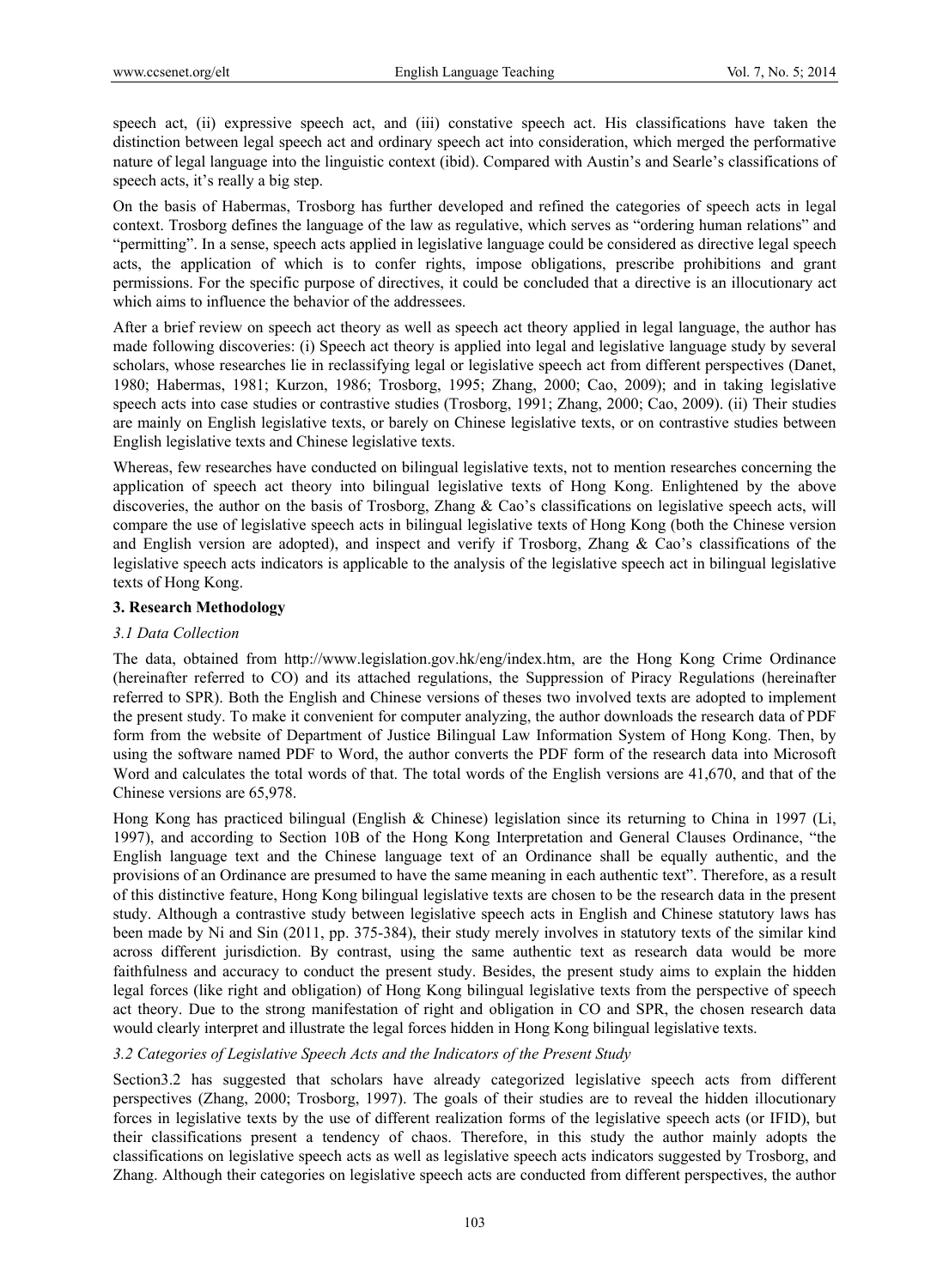of the present study mainly follows Trosborg's category, and categorizes legislative speech acts as directives from the perspective of the functions performed by speech acts. Meanwhile, combing the categories of legislative speech acts as well as the legislative speech acts indicators proposed by Zhang and Ni &Sin, the author finally gets a framework of the category of legislative speech act and types of speech acts indicator as following table tells. As the previous discussion, on the basis of Trosborg, the author categorizes the legislative speech acts as directives from the perspective of function performed by speech acts. Based on this, the following two tables are presented.

|                    |                 | Directive                     |                                                          |                                                                     |                                                              |
|--------------------|-----------------|-------------------------------|----------------------------------------------------------|---------------------------------------------------------------------|--------------------------------------------------------------|
|                    | Strategies      | Right                         |                                                          | Obligation                                                          |                                                              |
|                    |                 | Permission                    | Right                                                    | Obligation                                                          | Prohibition                                                  |
| Performatives      | Speaker-based   | Allow grant,<br>offer, permit | N/A                                                      | demand, request                                                     | prohibit                                                     |
|                    | Hearer-oriented | N/A                           | Have<br>right/power<br>be entitle<br>to/ $\text{confer}$ | N/A                                                                 | N/A                                                          |
| <b>Modal Verbs</b> | Direct          | N/A                           | N/A                                                      | Must,<br>have to, be to,<br>shall,<br>should,<br>ought to,<br>would | Can not,<br>must not,<br>shall not,<br>would not,<br>may not |
|                    | Indirect        | Can, may                      |                                                          | N/A                                                                 | N/A                                                          |

Table 1. Legislative speech act indicators in English legislative texts

|  |  | Table 2. Legislative speech act indicators in Chinese legislative texts |
|--|--|-------------------------------------------------------------------------|
|  |  |                                                                         |

|               |                               | Directive                 |                                                                  |                                                         |                                               |  |  |
|---------------|-------------------------------|---------------------------|------------------------------------------------------------------|---------------------------------------------------------|-----------------------------------------------|--|--|
|               | <b>Strategies</b>             | Right                     |                                                                  | Obligation                                              |                                               |  |  |
|               |                               | Permission                | Right                                                            | Obligation                                              | Prohibition                                   |  |  |
| Performatives | Speaker-based                 | yunxu(允许)<br>shouquan(授权) | N/A                                                              | N/A                                                     | Wuquan (无权)<br>Jinzhi (禁止)<br>Buxu $($ 不许 $)$ |  |  |
|               | Hearer-oriented               | N/A                       | xiangyou<br>quanli<br>(享有…权利)<br>$(fu)$ you<br>quan(i)<br>(赋有权利) | chengdan<br>yiwu<br>(承担义务)<br>zhuijiu<br>yiwu<br>(追究义务) | N/A                                           |  |  |
| Modal verbs   | Direct                        | N/A                       | N/A                                                              | $Bixu$ (必须)                                             | Bude $($ 不得 $)$                               |  |  |
|               | Ke/keyi<br>Indirect<br>(可/可以) |                           | N/A                                                              | Ying/yingdang<br>(应/应当)                                 | Bude $($ 不得 $)$                               |  |  |

#### **4. Speech Acts in Bilingual Legislation of Hong Kong**

*4.1 Speech Acts in the English Versions of Hong Kong Bilingual Legislative Texts* 

This part will further discuss and examine the occurring frequencies of the realization indicators, the choice of strategies for issuing illocutionary legislative forces in the English version of Hong Kong Bilingual Legislative texts.

4.1.1 Occurrence of Indicators in English Versions

The occurring frequencies of the realization indicators of the legislative speech acts in the English versions of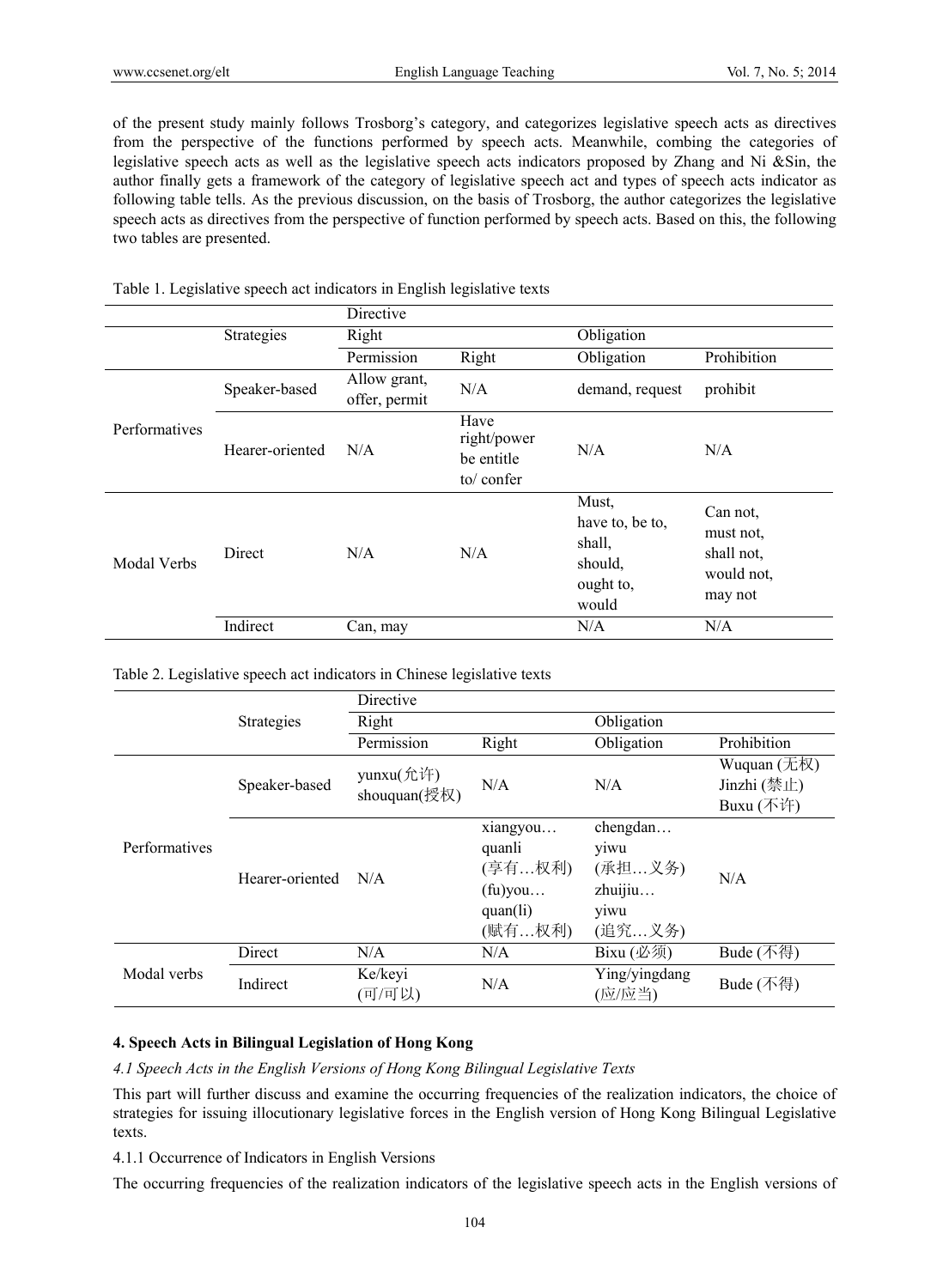Hong Kong Bilingual Legislative texts are listed in Table 3 as follows, which present the distribution of the indicators of legislative speech acts in percentage.

| Twore 5. Indicators in Engineer versions of Frong reong of miguat regional ve texts |     |       |            |
|-------------------------------------------------------------------------------------|-----|-------|------------|
| Indicators                                                                          | SPR | Total | Percentage |
| Performatives (Category A)                                                          |     |       |            |
| Permissions                                                                         |     |       |            |

| Permissions               |                  |                  |                  |          |
|---------------------------|------------------|------------------|------------------|----------|
| Allow                     | $\overline{2}$   | 1                | $\overline{3}$   | 0.38%    |
| Grant                     | 8                | $\overline{4}$   | 12               | 1.52%    |
| Permit                    | 31               | $\overline{2}$   | 33               | 4.17%    |
| Offer                     | 6                | $\boldsymbol{0}$ | 6                | 0.76%    |
| Rights                    |                  |                  |                  |          |
| Have the rights/power     | $\boldsymbol{0}$ | $\boldsymbol{0}$ | $\boldsymbol{0}$ | $0.00\%$ |
| Confer                    | 10               | $\boldsymbol{0}$ | 10               | 1.26%    |
| Be entitled to            | $\overline{4}$   | $\theta$         | $\overline{4}$   | 0.51%    |
| Obligations               |                  |                  |                  |          |
| Demand                    | 1                | $\mathbf{0}$     | $\mathbf{1}$     | 0.13%    |
| Request                   | 1                | $\boldsymbol{0}$ | $\mathbf{1}$     | 0.13%    |
| Prohibitions              |                  |                  |                  |          |
| Prohibit                  | 8                | $\overline{0}$   | $\overline{8}$   | 1.01%    |
| Total                     | 9.87%            |                  |                  |          |
| Modals Verbs (Category B) |                  |                  |                  |          |
| Permissions               |                  |                  |                  |          |
| Can                       | $\overline{4}$   | $\mathbf{1}$     | 5                | 0.63%    |
| May                       | 138              | 14               | 152              | 19.19%   |
| Obligations               |                  |                  |                  |          |
| Shall                     | $\overline{414}$ | $\overline{38}$  | $\overline{452}$ | 57.07%   |
| Should                    | 4                | $\boldsymbol{0}$ | $\overline{4}$   | 0.51%    |
| Ought to                  | $\theta$         | $\boldsymbol{0}$ | $\boldsymbol{0}$ | $0.00\%$ |
| Must                      | $\theta$         | $\theta$         | $\theta$         | $0.00\%$ |
| Have to                   | $\mathbf{0}$     | 0                | $\theta$         | $0.00\%$ |
| Be to                     | $\theta$         | $\theta$         | $\theta$         | $0.00\%$ |
| Would                     | 42               | $\boldsymbol{0}$ | 42               | 5.30%    |
| Prohibitions              |                  |                  |                  |          |
| Cannot                    | 5                | $\boldsymbol{0}$ | 5                | 0.63%    |
| Shall not                 | 46               | 3                | 49               | 6.19%    |
| Must not                  | $\boldsymbol{0}$ | $\boldsymbol{0}$ | $\boldsymbol{0}$ | $0.00\%$ |
| Would not                 | 5                | $\boldsymbol{0}$ | 5                | 0.63%    |
| Total                     | 90.13%           |                  |                  |          |
| Total                     |                  |                  | 792              | 100%     |

Table 3. Indicators in English versions of Hong Kong bilingual legislative texts

NOTE: CO refers to the English version of Crime Ordinance of Hong Kong Special Administrative Region, SPR is short for the English version of Suppression of Piracy Regulations of Hong Kong Special Administrative Region.

The illocutionary forces, permissions, rights, obligations and prohibitions, issued by the above listed indicators in Table 3 are presented in both categories. Indicators for conferring rights are vacant in category B, so rights for issuing directives are not explored in category B. Table 3 illustrates that indicators as ought to, must, have to, be to, must not and have the right/power are absent in the involved bilingual legislative texts. However, shall, may, shall not present as principal indicators for setting out illocutionary forces. With a percentage of 90.13% of the total, it is clearly enough to get that the distributions and occurring frequencies of modal verbs for issuing illocutionary forces in the involved texts outnumber the performatives (with a percentage of 9.87% of the total).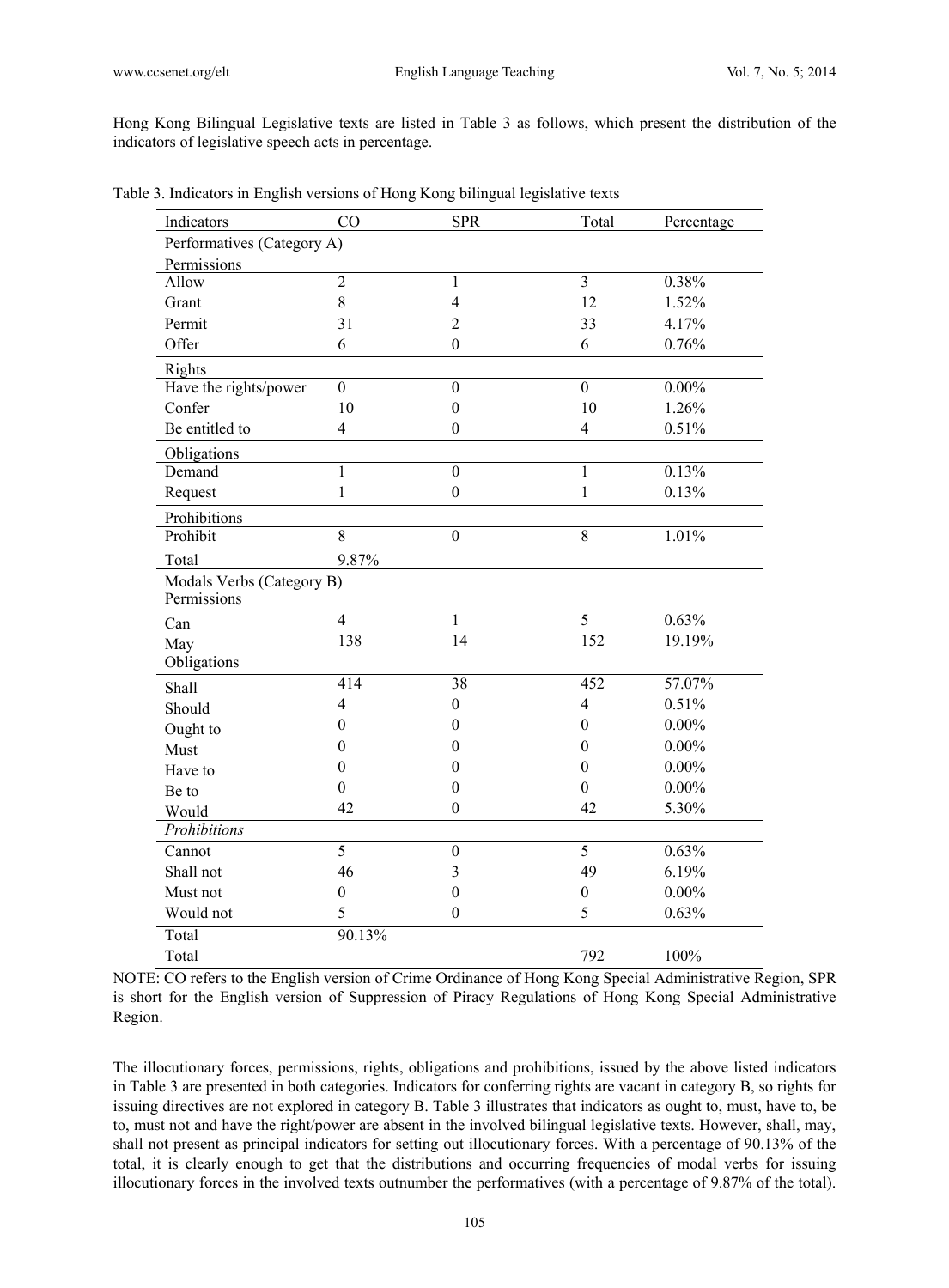Therefore, it could be indicate that modal verbs are the principle indicators for producing and establishing illocutionary forces in the involved bilingual legislative texts of English versions.

4.1.2 Choices of Strategies for Issuing Legislative Speech Acts

In Section Three, it has been discussed that direct and indirect strategies can be used for the establishment of the legal forces by choosing modal verbs as indicators in legislative texts. Table 2 in Section Three presents that may and can are employed in the choice of indirect strategy for setting out illocutionary legal forces, and the rest in the choice of direct strategy. By carefully computing and observation, the author of the present study finds that the choice of direct strategy (with a percentage of 70.31%) outnumbers the choice of indirect strategy (with a percentage of 19.82%). The result shows a tendency that the choice of direct strategy plays a dominate role in producing illocutionary forces in the involved bilingual legislative texts in the current study.

As discussed in Section Three, speaker-based and hearer-oriented are two manners for issuing illocutionary forces by performatives. As illustrated in Table 2 of Section Three, it has been discussed that speaker-based and hearer-oriented strategies can be used for the producing and establishment of the legal forces by choosing performatives in legislative texts. From table 3, choices of hearer-oriented strategy are concerned with only three performative verbs or phrases as indicators, like have the right/power, be entitled to and confer, to set out legislative speech acts. Others belong to the choice of speaker-based strategy. After a delicate observation of Table 3, the choice of speaker-based strategy (8.1%) ranks above the choice of hearer-based strategy (1.77%) as presented in figure 1. Therefore, it could be concluded that the English versions of the involved bilingual legislative texts in the present study concerns more on the choice of speaker-based strategy.



Figure 1. Distributions of strategies in English versions

#### *4.2 Speech Acts in the Chinese Versions of Hong Kong Bilingual Legislative Texts*

This part will further discuss and examine the occurring frequencies of the realization indicators, the choice of strategies for issuing illocutionary legislative forces in the Chinese versions of Hong Kong Bilingual Legislative texts.

#### 4.2.1 Occurrence of Indicators in Chinese Versions

The occurring frequencies of the realization indicators of the legislative speech acts in the Chinese versions of Hong Kong Bilingual Legislative texts are listed in Table 4 as follows, which present the distribution of the indicators of legislative speech acts for issuing legal forces in percentage.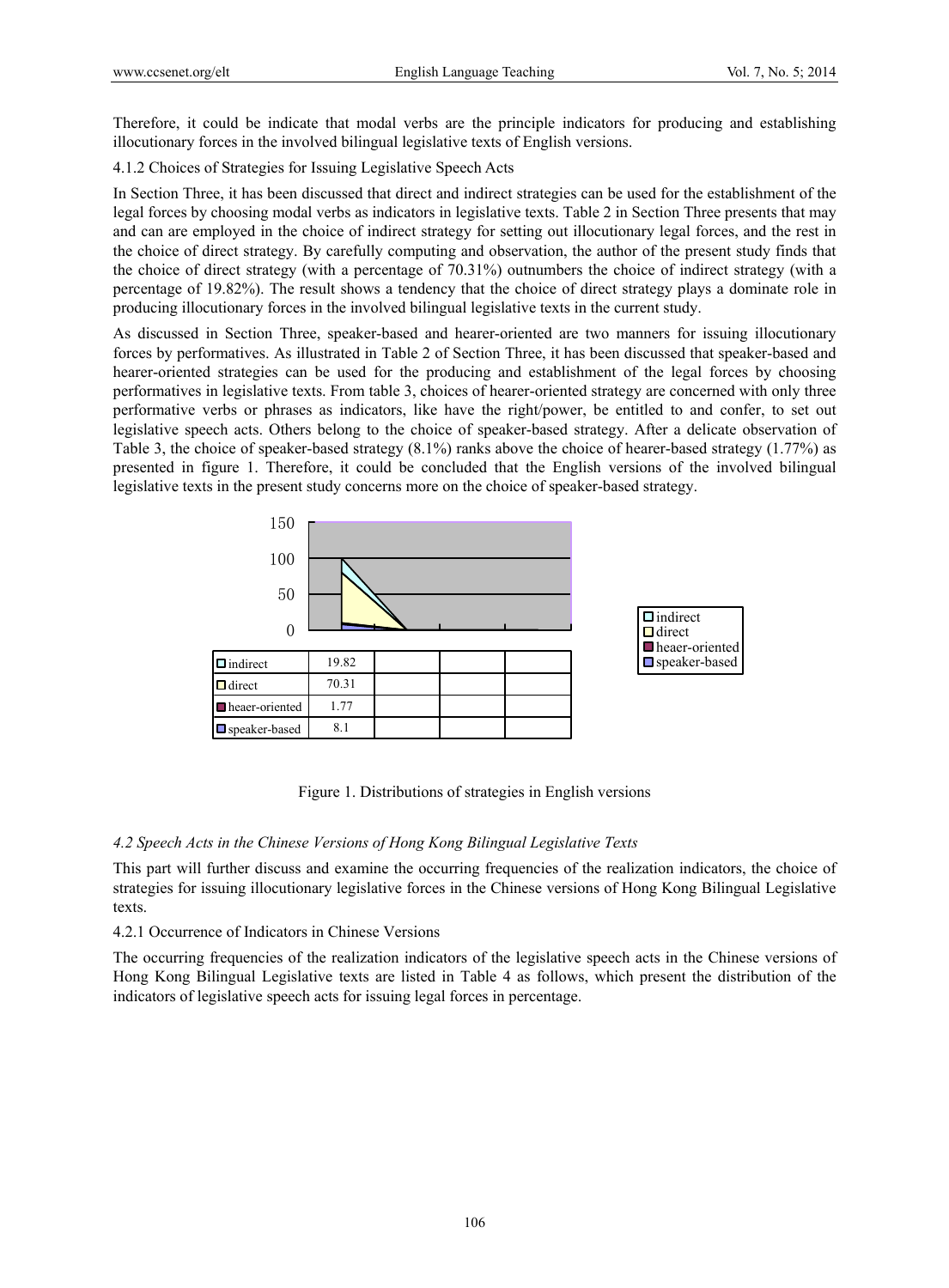| Table 4. Occurrence of indicators in Chinese versions of Hong Kong bilingual legislative texts |  |  |  |  |  |  |  |  |
|------------------------------------------------------------------------------------------------|--|--|--|--|--|--|--|--|
|------------------------------------------------------------------------------------------------|--|--|--|--|--|--|--|--|

| Indicators                | CO               | <b>SPR</b>       | Total            | Percentage |
|---------------------------|------------------|------------------|------------------|------------|
| Performatives(Category A) |                  |                  |                  |            |
| Permissions               |                  |                  |                  |            |
| Yunxu 允许                  | $\boldsymbol{0}$ | $\boldsymbol{0}$ | $\boldsymbol{0}$ | $0.00\%$   |
| Shouquan 授权               | 36               | 13               | 49               | 8.39%      |
| Rights                    |                  |                  |                  |            |
| Xiangyouquan(li) 享有权(利)   | $\theta$         | $\theta$         | $\theta$         | $0.00\%$   |
| Youquan 有权                | 19               | $\theta$         | 19               | 3.25%      |
| (Fu)youquan(li) (赋)有权(利)  | $\boldsymbol{0}$ | $\boldsymbol{0}$ | $\boldsymbol{0}$ | $0.00\%$   |
| <b>Obligations</b>        |                  |                  |                  |            |
| Chengdanyiwu 承担义务         | $\theta$         | $\theta$         | $\theta$         | $0.00\%$   |
| Zhuijiuyiwu 追究义务          | 0                | 0                | $\theta$         | $0.00\%$   |
| (Fu)youyiwu (赋)有义务        | 0                | 0                | $\theta$         | $0.00\%$   |
| Youyiwu 有义务               | $\theta$         | $\theta$         | $\theta$         | $0.00\%$   |
| Prohibitions              |                  |                  |                  |            |
| Wuquan 无权                 | 6                | $\theta$         | 6                | 1.03%      |
| Jinzhi 禁止                 | 9                | 0                | 9                | 1.54%      |
| Buxu 不许                   | $\overline{2}$   | $\theta$         | $\overline{2}$   | 0.34%      |
| Total                     | 14.55%           |                  |                  |            |
| Modal Verbs(Category B)   |                  |                  |                  |            |
| Permissions               |                  |                  |                  |            |
| Ke可                       | 391              | 12               | 403              | 69.01%     |
| Keyi 可以                   | 13               | $\mathbf{0}$     | 13               | 2.23%      |
| Obligations               |                  |                  |                  |            |
| Ying 应                    | 16               | $\theta$         | 16               | 2.74%      |
| Ying(dang) 应(当)           | $\boldsymbol{0}$ | $\theta$         | $\boldsymbol{0}$ | $0.00\%$   |
| Bixu 必须                   | 5                | $\theta$         | 5                | 0.86%      |
| Prohibitions              |                  |                  |                  |            |
| Bude 不得                   | $\overline{50}$  | 9                | $\overline{59}$  | 10.10%     |
| Buying 不应                 | 3                | $\theta$         | 3                | 0.51%      |
| Total                     | 85.45%           |                  |                  |            |
| Total                     |                  |                  | 584              | 100%       |

NOTE: CO refers to the Chinese version of Crime Ordinance of Hong Kong Special Administrative Region, SPR is short for the Chinese version of Suppression of Piracy Regulations of Hong Kong Special Administrative Region.

Corresponding to Table 3, in Table 4 legislative speech acts indicated by performatives are labeled as Category A, and that indicated by modal verbs are labeled as category B.

The illocutionary forces, permissions, rights, obligations and prohibitions, issued by the indicators listed in Table 4, appear in both categories. The same as that in the English version that indicators for conferring rights are absent in category B, so rights for issuing directives are not explored in category B. Like Table 3, Table 4 illustrates a prominent of modals (85.45%) as indicators of legislative speech acts. However, indicators as yunx*u (*允许*), xiangyou…quan (li) (*享有*……*权*(*利*)), (fu) you…quanli ((*赋*)*有*……*权利*), chengdan…yiwu (*承担*……* 义务*), zhuijiu…yiwu (*追究*……*义务*), (fu) you…yiwu ((*赋*)*有*……*义务*), you …yiwu (*有*……*义务*) and ying*  (dang) ( $\Delta$ ( $\frac{1}{2}$ )) are absent in the involved bilingual legislative texts. *Ke* (可) and bude (不得) reveal as the principal indicators for issuing illocutionary legislative forces. Similar with the English Version of the involved bilingual legislative texts, Modal verbs are the principal realization of legislative speech act in the involved bilingual legislative texts of the Chinese versions.

4.2.2 Choices of Strategies for Issuing Legislative Speech Acts

In Section Three, the author has discussed that direct and indirect strategies can be used for the establishment of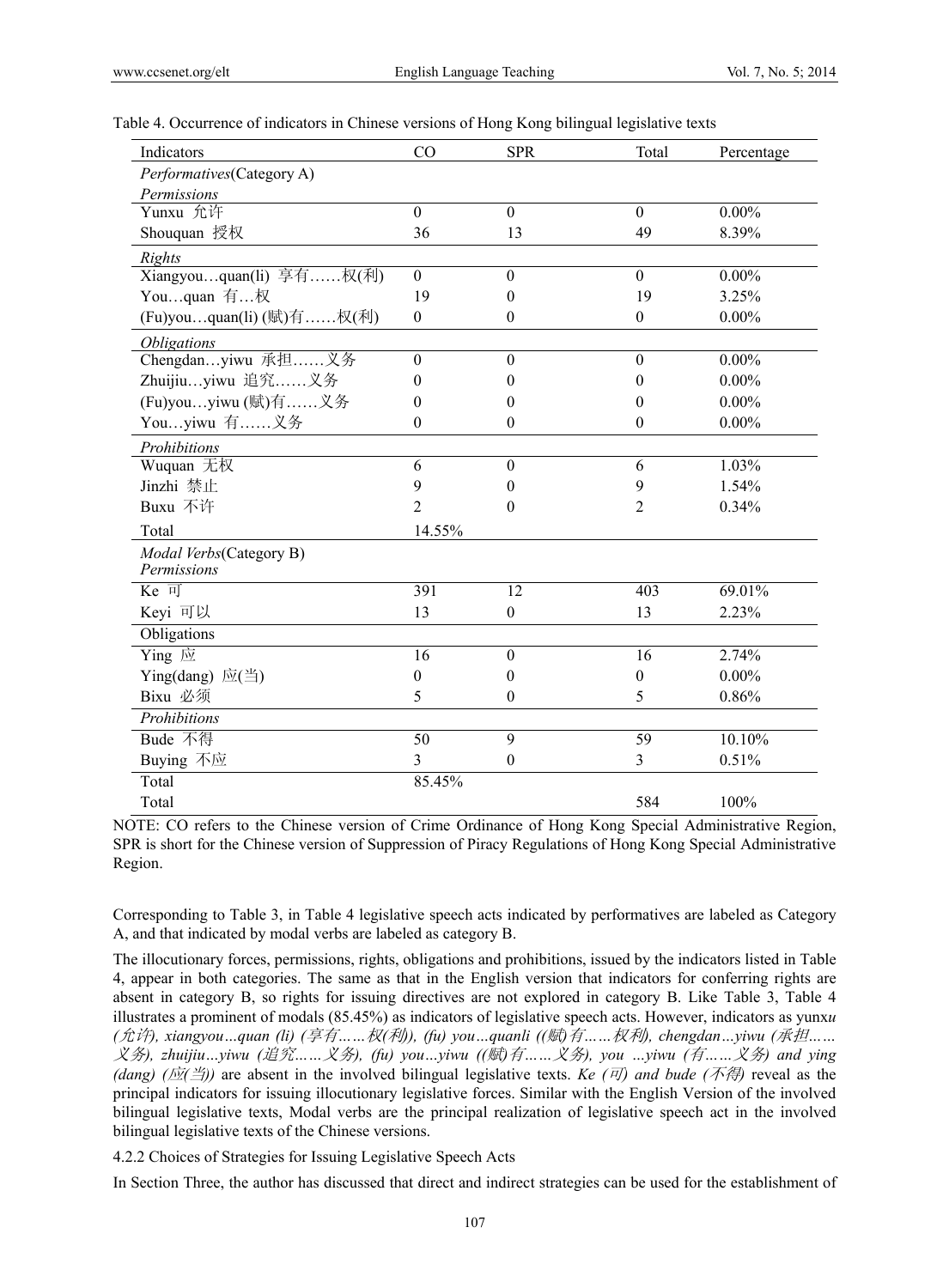the legal forces by choosing modal verbs as indicators in legislative texts. Based on this, the author of this thesis has found that keyi  $(\overline{\psi} \mathbf{X})$ , ying/yingdang  $(\underline{\psi} \mathbf{X} \mathbf{X})$ , bude  $(\overline{\mathbf{A}} \mathbf{X})$  and buying  $(\overline{\mathbf{A}} \mathbf{X})$  are used indirect strategy for producing illocutionary forces in Chinese versions of the involved texts. And only two modal verbs, bude  $(\bar{\wedge})$ 得) and bixu (必须) are employed to be chosen as the direct strategy for issuing illocutionary forces. The result shows that Chinese versions of the involved bilingual legislative texts in the present research prefer the indirect strategy rather than the direct strategy.

As discussed in Section Three, speaker-based and hearer-oriented are two manners for issuing illocutionary forces by performatives. As illustrated in Table 2 of Section Three, speaker-based and hearer-oriented strategies can be used for producing legal forces by choosing performatives as indicators in legislative texts. Based on Table 4, it could be found that in the involved texts only a single phrase,  $you...quan$  ( $\overline{f}$ *……tv*) is concerned with the strategy of hearer-oriented. Words and phrases, as *shouquan (*授权*), wuquan (*无权*), jinzhi (*禁止*)* and *bude (* $\bar{\wedge}\bar{\pmb{\#}}\bar{\pmb{\#}}$ *)* are in the choice of speaker-based strategy. The calculation of Table 4 shows that the choice of speaker-based strategy accounts for 11.30%, while hearer-oriented amounts only for 3.25%. Hence, the author predicts that in the Chinese version of the involved bilingual legislative text, speaker-based strategy ranks above the hearer-oriented strategy. Details of the distribution of the choice of the strategies are presented in Figure 2.



Figure 2. Distributions of strategies in Chinese versions

#### *4.3 Discussion*

Based on the discussion of the speech acts in the English versions and Chinese versions respectively, the author will discuss the similarities and differences of the speech acts in both the English and Chinese versions. Furthermore, the author will discuss the problems occurring in the course of the contrastive study of the indicators in the two versions.

4.3.1 The Similarities and Differences of the Speech Acts in the Two Versions

# 4.3.1.1 Similarities

For issuing illocutionary forces, the English and Chinese versions of the involved bilingual legislative texts display many similarities. Fossilized lexical items or phrases are employed as the indictors in both the English and Chinese versions for setting out illocutionary forces. On the other hand, modal verbs are much preferred than performatives by both the English versions and Chinese versions of involve legislative texts in the current research. Therefore, the author finally comes out the conclusion that modal verbs are predominate realization indicators of speech acts both in Chinese and English legislative texts, at least in the current study materials.

#### 4.3.1.2 Differences

On the choice of strategies, the English versions prefer direct and speaker-based strategies in issuing legal forces, which account for 70.31% and 8.1%, separately. In contrast, the Chinese versions prefer indirect strategy in setting out legislative forces, which amounts 74.49%, while as for the choice of relationships between addresser and addressee, the Chinese version echoes with the English version, which emphasizes on the choice of speaker-based strategy. Figure 3 as follows will present a more vivid description.